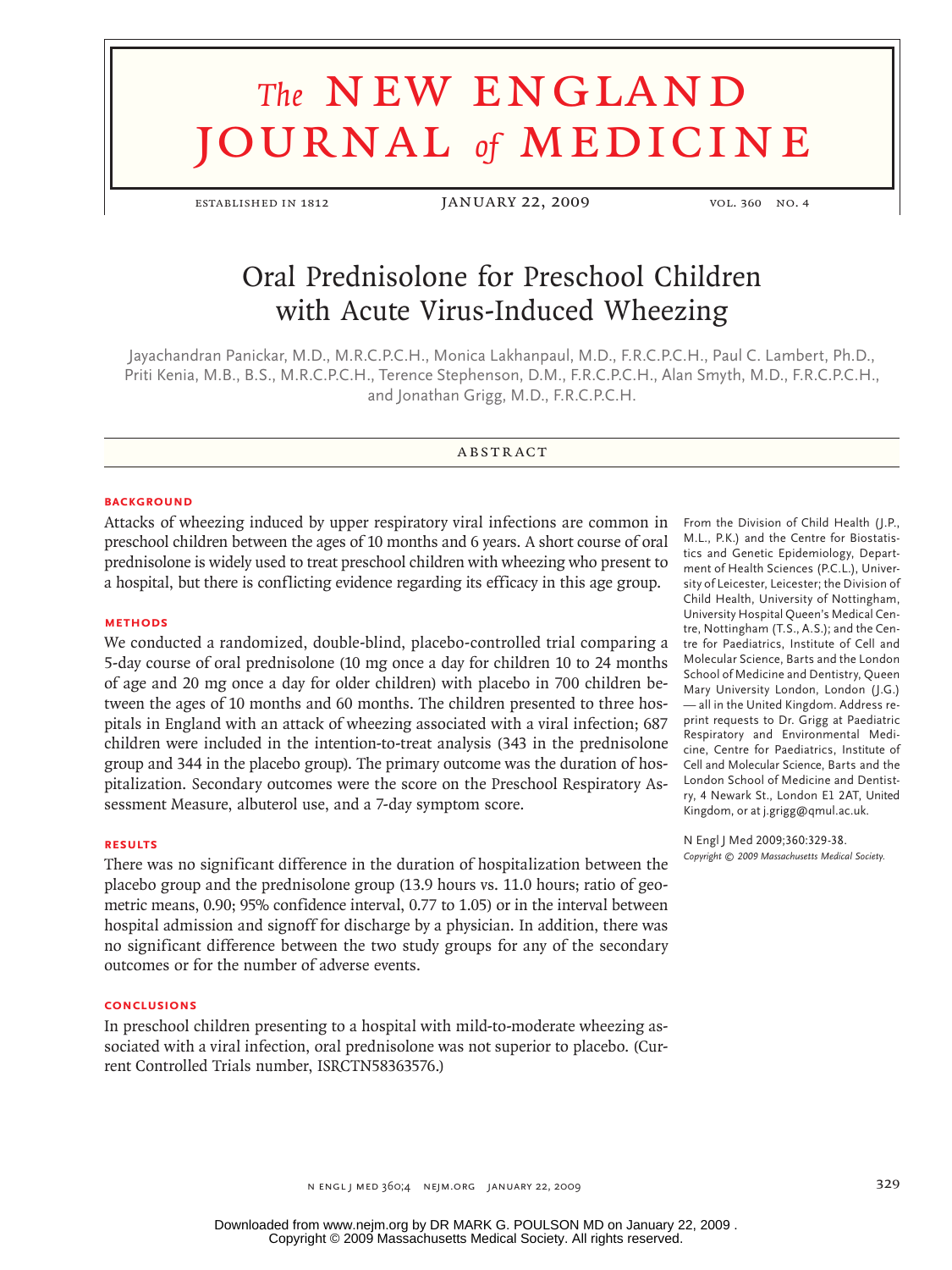TTACKS OF WHEEZING THAT ARE IN-<br>duced by viral infections of the upper re-<br>spiratory tract are common in children un-<br>der the age of 6 years.<sup>1,2</sup> The majority of preschool duced by viral infections of the upper respiratory tract are common in children unchildren with virus-triggered wheezing have few or no interval respiratory symptoms and no chronic lower airway eosinophilia.<sup>2-5</sup> Furthermore, the propensity to wheeze with upper respiratory viral infections often resolves by school age.6,7 National guidelines, which are based on the efficacy of systemic corticosteroids in reducing the duration of hospitalization in school-age children and adults with classic atopic asthma, 8-10 recommend the use

of oral corticosteroids for preschool children with virus-induced wheezing who present to a hospital.11-13 However, the results of trials that have specifically addressed the question of efficacy of systemic corticosteroids in young children with acute wheezing are contradictory.14-17 In a previous study, we found that a 5-day course of oral prednisolone that was initiated by parents at home at the first sign of an attack of wheezing did not significantly reduce parent-assessed symptom scores and the need for hospitalization.<sup>18</sup> Thus, the role of oral corticosteroids for virus-induced wheezing remains controversial.<sup>19</sup>

| Table 1. Baseline Characteristics of the Patients.*                                    |                        |                             |
|----------------------------------------------------------------------------------------|------------------------|-----------------------------|
| Characteristic                                                                         | Placebo<br>$(N = 344)$ | Prednisolone<br>$(N = 343)$ |
| Male sex - no. $(%)$                                                                   | 216(62.8)              | 227(66.2)                   |
| $Age - mo$                                                                             | $26.2 + 14.7$          | $25.8 + 13.3$               |
| Previous wheezing - no./total no. (%)                                                  | 229/337 (68.0)         | 211/332 (63.6)              |
| Age at first onset of wheezing                                                         |                        |                             |
| No. of patients                                                                        | 326                    | 327                         |
| $Mean - mo$                                                                            | $15.8 + 12.3$          | $16.6 + 12.0$               |
| Coughing or wheezing without a cold during previous year<br>$-$ no./total no. (%)      | 59/333 (17.7)          | 47/330 (14.2)               |
| Conditions previously diagnosed by physician - no./total no. (%)                       |                        |                             |
| Asthma                                                                                 | 55/337(16.3)           | 63/333 (18.9)               |
| Eczema                                                                                 | 132/335 (39.4)         | 136/330 (41.2)              |
| Hay fever                                                                              | 24/324(7.4)            | 26/324(8.0)                 |
| Food allergy                                                                           | 22/331(6.6)            | 33/327 (10.1)               |
| <b>Bronchiolitis</b>                                                                   | 85/328 (25.9)          | 71/323 (22.0)               |
| Family history of asthma - no./total no. (%)                                           |                        |                             |
| Mother                                                                                 | 82/337 (24.3)          | 87/327 (26.6)               |
| Father                                                                                 | 80/333 (24.0)          | 83/326 (25.5)               |
| Smokers in household - no./total no. (%)                                               | 121/337 (35.9)         | 117/331 (35.3)              |
| No. of wheezing attacks in the previous year - no./total no. (%)                       |                        |                             |
| $\Omega$                                                                               | 119/324 (36.7)         | 127/329 (38.6)              |
| $1 - 3$                                                                                | 117/324 (36.1)         | 104/329 (31.6)              |
| $4 - 6$                                                                                | 65/324(20.1)           | 62/329 (18.8)               |
| $6 - 10$                                                                               | 18/324(5.6)            | 23/329(7.0)                 |
| >10                                                                                    | 5/324(1.5)             | 13/329(4.0)                 |
| No. of previous presentations to hospital with acute wheezing<br>$-$ no./total no. (%) |                        |                             |
| $\mathbf{0}$                                                                           | 271/333 (81.4)         | 260/330 (78.8)              |
| $1 - 2$                                                                                | 50/333 (15.0)          | 49/330 (14.8)               |
| $3 - 4$                                                                                | 9/333(2.7)             | 13/330(3.9)                 |
| $\geq 5$                                                                               | 3/333(0.9)             | 8/330(2.4)                  |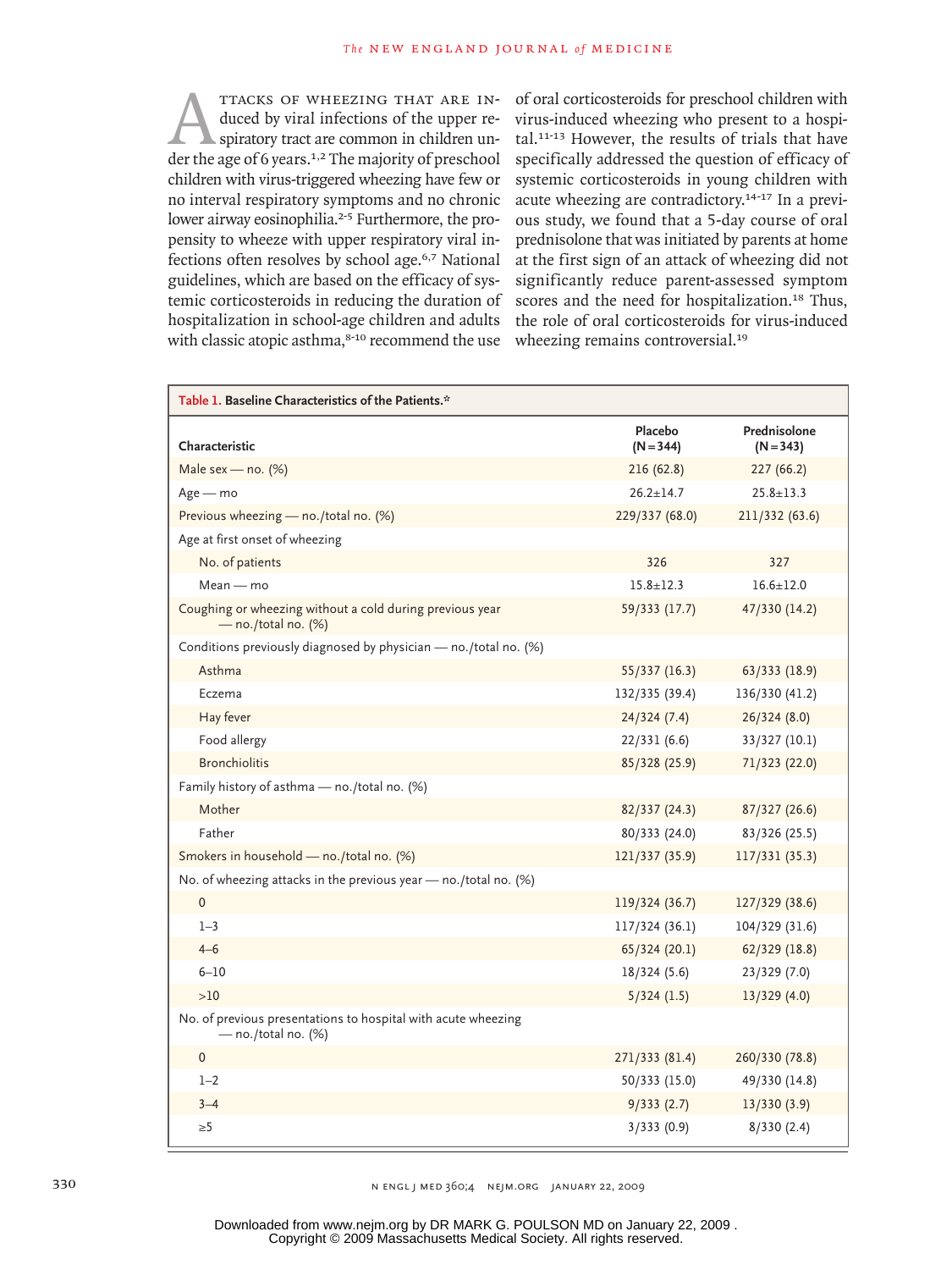#### Or al Prednisolone for Children with Virus-Triggered Wheezing

| Table 1. (Continued.)                                                                              |                        |                             |
|----------------------------------------------------------------------------------------------------|------------------------|-----------------------------|
| Characteristic                                                                                     | Placebo<br>$(N = 344)$ | Prednisolone<br>$(N = 343)$ |
| Parent-reported fever associated with symptoms on admission —<br>no./total no. $(%)$               | 99/333 (29.7)          | 101/329 (30.7)              |
| Previously prescribed medication - no./total no. (%)                                               |                        |                             |
| Inhaled albuterol as required                                                                      | 191/340 (56.2)         | 172/340 (50.6)              |
| Daily inhaled corticosteroids                                                                      | 65/340 (19.1)          | 61/340 (17.9)               |
| Oral montelukast                                                                                   | 1/340(0.3)             | 2/340(0.6)                  |
| No. of courses of oral corticosteroids for wheezing in the previous year<br>— no./total no. $(\%)$ |                        |                             |
| $\mathbf{0}$                                                                                       | 240/328 (73.2)         | 242/330 (73.3)              |
| $1 - 2$                                                                                            | 69/328 (21.0)          | 63/330 (19.1)               |
| $3 - 4$                                                                                            | 17/328(5.2)            | 14/330(4.2)                 |
| >5                                                                                                 | 2/328(0.6)             | 11/330(3.3)                 |
| Baseline PRAM scoret                                                                               |                        |                             |
| No. of patients                                                                                    | 340                    | 339                         |
| $Mean - units$                                                                                     | $4.27 + 2.18$          | $4.32 + 2.31$               |

\* Plus–minus values are means ±SD. The results do not include baseline data on the second admission of 10 children who had been recruited on a previous occasion and data for 3 children for whom study-group assignments could not be determined. Included are baseline data for 3 children who were randomly assigned to receive a study drug but for whom primary-outcome data were not recorded. Data are missing for patients for whom a parent or guardian was unsure of the response. There were no significant differences between the two groups in baseline variables.

 $\dot{\gamma}$  Scores on the Preschool Respiratory Assessment Measure (PRAM)<sup>21</sup> range from 0 to 12, with higher scores indicating a greater severity of respiratory distress; scores were determined 5 minutes after the administration of a dose of inhaled albuterol.

course of therapy with oral prednisolone in children presenting to a hospital with virus-induced wheezing. We sought to ensure that at least one dose of oral prednisolone was administered by a health care professional and that a validated assessment of the severity of the child's symptoms was included.

#### **Patients**

From March 2005 through August 2007, we conducted the study in three hospitals in the United Kingdom: the University Hospitals of Leicester National Health Service Trust Children's Hospital, Nottingham City Hospital, and University Hospital Queen's Medical Centre in Nottingham. We enrolled children between the ages of 10 months and 60 months who had an attack of wheezing that a physician judged to be preceded by the symptoms and signs of a viral infection of the upper respiratory tract and who were either referred to the hospital by a clinician or brought to an emergency de-

In this study, we assessed the efficacy of a short partment by a parent or guardian. The presence of an upper respiratory viral infection was determined clinically.

> The lower age limit of 10 months was chosen to reduce the recruitment of infants with wheezing associated with bronchiolitis, a condition that is defined in the United Kingdom as a primary lower respiratory tract infection of infants, resulting in hypoxemia and bilateral chest crackles.20 We excluded children who were in shock or who had clinical evidence of bacterial sepsis. Children who had known heart or lung disease, who were receiving immunosuppressive therapy or had an immunodeficiency, or who had active varicella infection or had recently been exposed to varicella were also excluded.

> Children who presented to a hospital with wheezing on auscultation were screened for eligibility by a pediatrician after they had received 10 puffs of albuterol, administered through a metered-dose inhaler and Volumatic spacer (Allen and Hanburys) with a face mask, or nebulized albuterol (2.5 mg if the child was <3 years of age or 5.0 mg if the child was ≥3 years of age). Each cen-

n engl j med 360;4 nejm.org january 22, 2009 331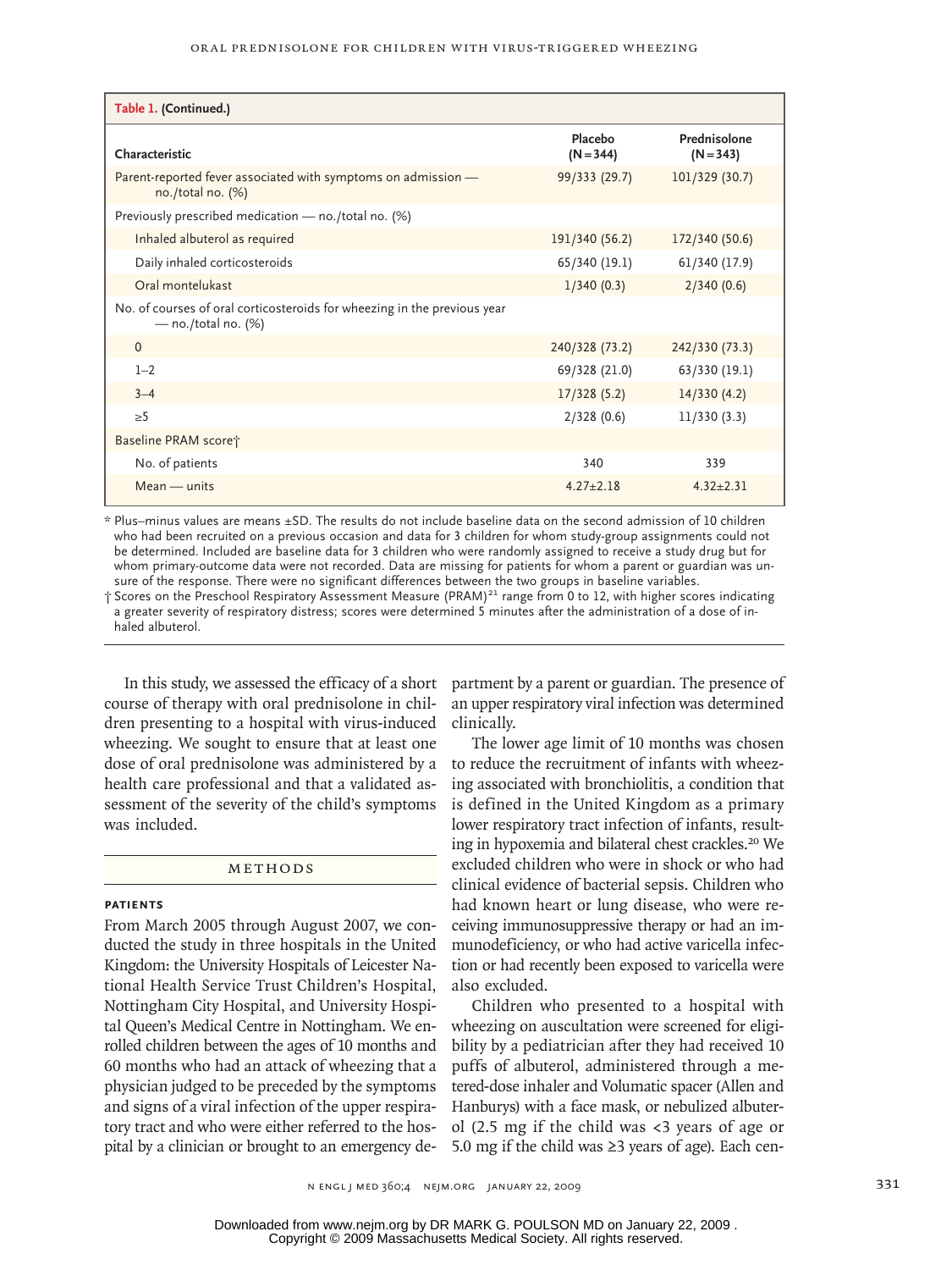ter kept a record of the number of children who were screened.

Five minutes after patients who were enrolled in the study had received a dose of inhaled albuterol, a clinician calculated the baseline score on the Preschool Respiratory Assessment Measure  $(PRAM)^{21}$  scale, which ranges from 0 to 12, with higher scores indicating a greater severity of respiratory distress (Table 1 and the Methods section in the Supplementary Appendix, available with the full text of this article at NEJM.org). A medical history was obtained by the clinician with the use of a standardized data-collection form that included questions about the number and severity of previous wheezing attacks, the presence or absence of physician-diagnosed eczema, and the interval of symptoms. The clinician subsequently recorded the PRAM score shortly after the administration of inhaled albuterol at 4, 12, and 24 hours in children remaining in hospital.

The study was approved by the U.K. National Health Service Multicenter Research Ethics Committee and by local institutional review boards and was approved by the U.K. National Health Services Medicines for Children Research Network. Written informed consent was obtained from the parent or guardian of each child who was enrolled in the study.

# **Clinical Management**

Children were initially treated in the pediatric emergency department by a clinician trained in pediatric care. The hospitals' care pathway for preschool children with virus-induced wheezing is to discharge children home if they have no or minimal wheezing on auscultation after inhalation of albuterol, if the oxygen saturation is more than 92% while breathing ambient air on pulse oximetry, and if the clinician judges that the child will remain clinically stable at home receiving inhaled albuterol as required (up to a maximum of four to six puffs at 4-hour intervals through a metereddose inhaler and Volumatic spacer). For children remaining symptomatic after the administration of albuterol, clinicians either continue treatment in the emergency department or transfer the patient to a short-stay observation-and-assessment ward associated with the emergency department or to a pediatric ward. In some cases, selection of the treatment site is influenced by nonclinical factors, including the time of day and the availability of beds.

In this study, the treatment-and-observation policy was identical at all study centers, including the emergency department, and monitoring was always done by nursing staff with pediatric training. The decision to discharge a patient from the hospital was based on the judgment of physicians, taking into consideration the clinical variables described above.

#### **Randomization**

We used a double-blind randomization design that was stratified according to study center. Study numbers were assigned sequentially, and randomization was achieved by generating numerical codes in random permuted blocks of 10. Randomization and packaging of placebo and prednisolone were done by Nova Laboratories. Placebo and prednisolone were packaged in identical capsules containing an identical volume of lactose in identical containers labeled with the patient's number only. Staff members were unaware of study-group assignments. Randomization codes were locked in a hospital pharmacy department until the entry of all data entry was complete. Randomization was applied to children who were found to be eligible and whose parents agreed to have them participate.

#### **Study Intervention**

During administration of the study drugs, a nurse broke open a white capsule containing either prednisolone or placebo and mixed the white powder with 10 ml of a strongly flavored drink (usually black-currant flavored). The dose of oral prednisolone was in accordance with guidelines of the British Thoracic Society,<sup>12</sup> which recommends 10 mg of oral prednisolone once a day for 5 days for children 24 months of age or younger and 20 mg once a day for 5 days for children over 24 months of age. Treatment in the hospital was left to the discretion of the supervising clinician, who also could stop the study drug and start a definitive course of systemic corticosteroids. Treatment was in accordance with the British Thoracic Society guidelines<sup>12</sup>: inhaled albuterol as required and oxygen delivered by face mask if the child had hypoxemia while breathing ambient air.

The time of discharge was recorded by administrative personnel as part of normal hospital record keeping. In the hospital, parents were provided with a diary card for reporting respiratory symptoms after discharge from the hospital<sup>18</sup> (see the Methods section in the Supplementary Appen-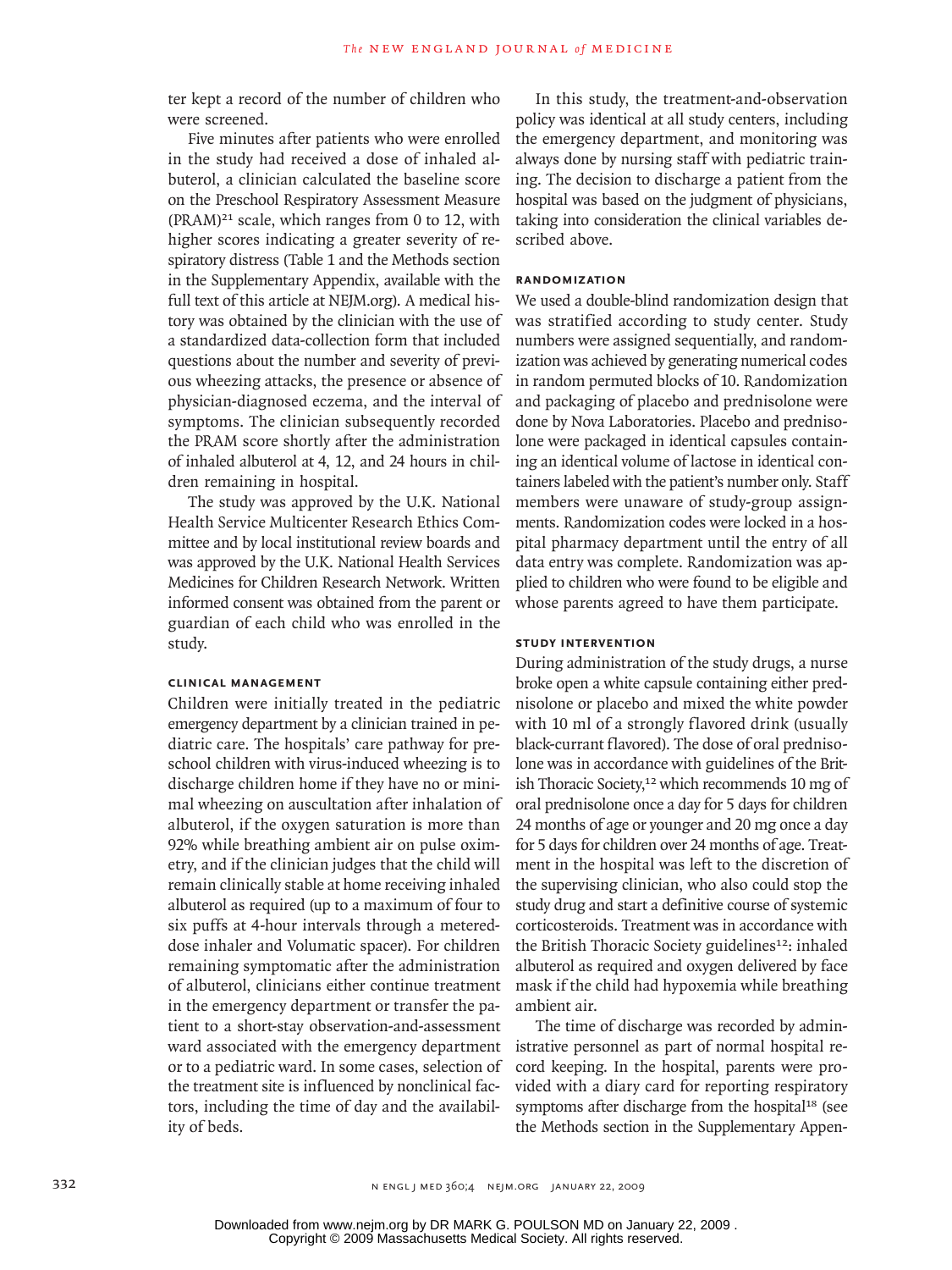dix). On discharge from the hospital, parents or guardians were provided with the remaining capsules to complete the course and were instructed in their use.

#### **Outcome Measures**

The primary outcome was the duration of hospitalization, which was divided into two time periods ― the time from enrollment to the time of actual discharge from the hospital and the time from enrollment to the time that the patient was deemed to be "fit for discharge" (signoff for discharge) ― since the time of actual discharge may be influenced by nonclinical factors. Secondary outcomes were the PRAM scores at 4, 12, and 24 hours (as assessed shortly after the administration of inhaled albuterol); the total dose of inhaled albuterol during hospitalization (with 2.5 mg of the drug considered to be equivalent to 10 actuations of a metered-dose inhaler); the mean 7-day symptom score, as assessed by a parent or guardian; the mean number of actuations of albuterol given at home during a 7-day period; the time required for the child to be "back to normal"; and hospital readmission for wheezing within a month after discharge.

#### **Adverse Events**

Children were monitored for adverse events during hospitalization. Adverse events after discharge were monitored by telephone follow-up. An independent data and safety monitoring committee, whose members were not involved with the enrollment of patients, tracked any adverse events.

#### **Statistical Analysis**

We determined the required power for the study from prospectively collected data from 208 preschool children presenting to the University Hospitals of Leicester National Health Service Trust with a physician-diagnosed attack of virus-induced wheezing. We calculated that 350 in each group would give a power in excess of 80% to detect a difference of 5 hours in the geometric mean of duration of hospital stay with a two-sided alpha level of 0.05. An interim analysis was not included in the statistical analysis plan. Differences in continuous outcomes between the two study groups were assessed by obtaining mean differences with 95% confidence intervals from a linear regression model incorporating the study center as a variable. The mean duration of hospital stay was log trans-



#### **Figure 1. Enrollment and Outcomes.**

The majority of children who did not meet the inclusion criteria were judged by a clinician to be asymptomatic after a single dose of inhaled albuterol, administered through a metered-dose inhaler and spacer. PRAM denotes Preschool Respiratory Assessment Measure.

formed before analysis, since this variable was positively skewed. The treatment effect thus refers to the ratio of geometric means for the primary outcome. In addition, we calculated the difference in the median duration of hospital stay with 95% confidence intervals, which were obtained with the use of the bootstrap method.<sup>22</sup> The duration of hospital stay was also shown graphically with the noppian bar, was also brown grapmearly with the use of Kaplan–Meier survival estimates. For other positively skewed variables, 95% confidence intervals for differences in means were obtained by **Figure 122 Differences** between cat-<br>the bootstrap method.<sup>22</sup> Differences between categorical variables were expressed as odds ratios with 95% confidence intervals, obtained from a logistic-regression model incorporating the study center as a variable. -Meier survival estimates. For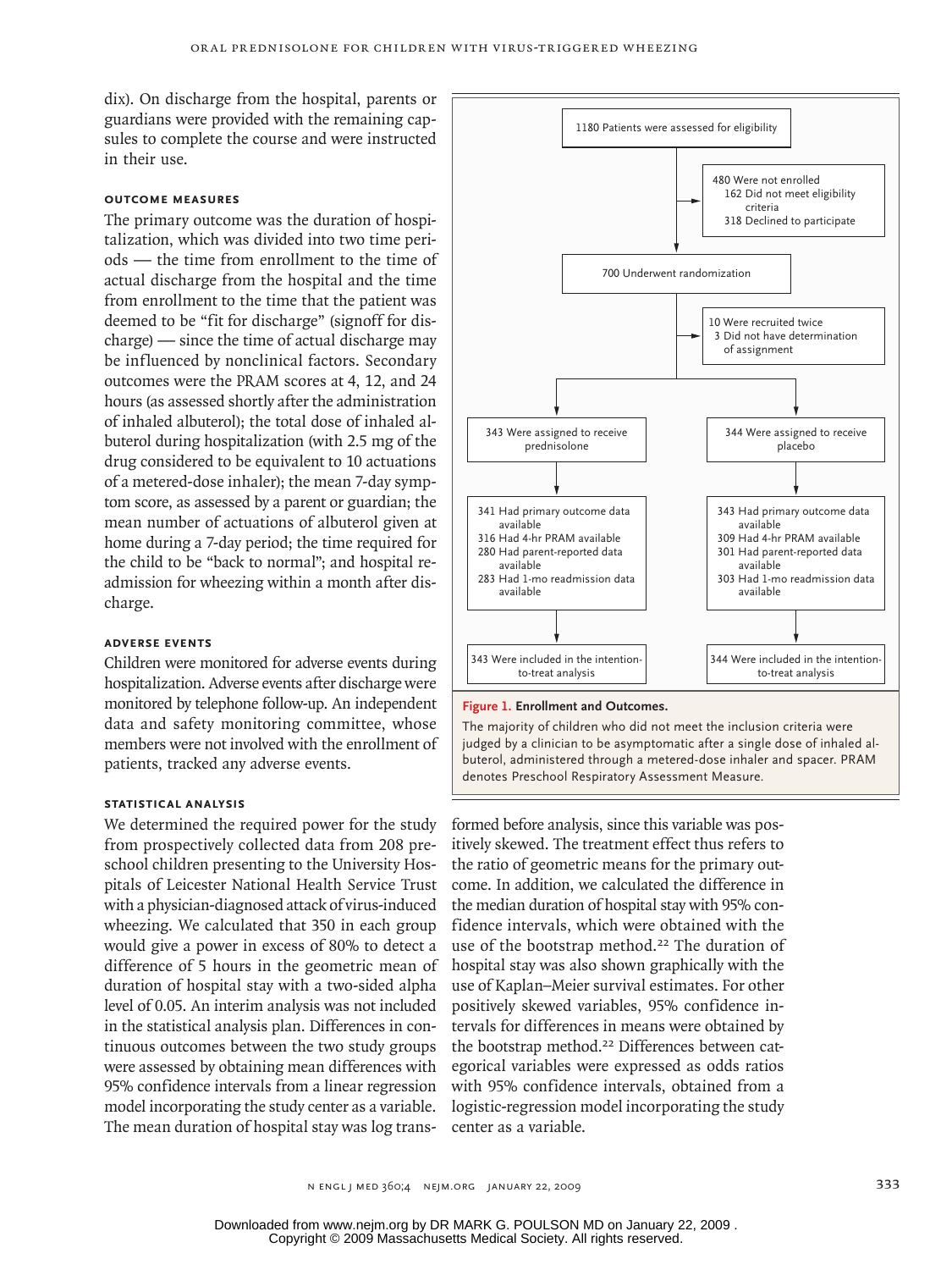| Table 2. Duration of Hospitalization (Primary Outcome).* |                 |                     |                               |         |
|----------------------------------------------------------|-----------------|---------------------|-------------------------------|---------|
| <b>Duration</b>                                          | Placebo         | Prednisolone        | <b>Difference</b><br>(95% CI) | P Value |
| Interval between presentation and signoff for discharge  |                 |                     |                               |         |
| No. of patients                                          | 342             | 340                 |                               |         |
| Median (hr)                                              | 12.0            | 10.1                | $-1.9$ (-6.5 to 4.1)          |         |
| $Loge$ mean                                              | $2.40 + 1.11$   | $2.28 + 1.02$       |                               |         |
| Ratio of geometric means (95% CI)                        | <b>NA</b>       | $0.89(0.76 - 1.05)$ |                               | 0.16    |
| Interval between presentation and actual discharge       |                 |                     |                               |         |
| No. of patients                                          | 343             | 341                 |                               |         |
| Median (hr)                                              | 13.9            | 11.0                | $-2.9$ ( $-8.7$ to 2.4)       |         |
| $Log_e$ mean                                             | $2.46 \pm 1.09$ | $2.36 + 1.02$       |                               |         |
| Ratio of geometric means (95% CI)                        | <b>NA</b>       | $0.90(0.77 - 1.05)$ |                               | 0.18    |

\* Plus–minus values are means ±SD. The mean duration of hospital stay was log transformed before analysis, since this variable was positively skewed. The treatment effect thus refers to the ratio of geometric means for the primary outcome. The primary outcome was not recorded for three children who were randomly assigned to receive a study drug. NA denotes not applicable.

The only prespecified subgroup analysis involved children who were at increased risk for atopic asthma. This subgroup, which was based on the clinical index for an increased risk of asthma in preschool children reported by Castro-Rodríguez et al.,<sup>23</sup> was defined as children with a history of four or more wheezing episodes who had a parent with asthma or who had physician-diagnosed eczema. There were two post hoc subgroup analyses, stratified according to PRAM score and age. For each subgroup analysis, heterogeneity was assessed by adding an interaction term with treatment to the model. PRAM scores at 12 and 24 hours were analyzed only for patients who were still in the hospital.

All analyses were performed with the use of Stata 10 statistical software, version 10.0. All P values are two-sided and have not been adjusted for multiple testing.

Results

#### **Patients**

We screened 1180 children for study eligibility (Fig. 1). Of these children, 162 did not meet the eligibility criteria, and 318 parents declined to participate. A total of 700 children underwent randomization. For three sequential children, the trial bottle number was not recorded and group assignment could not be determined, thus reducing the number of study participants to 697. Ten children who presented to the hospital on a second occasion were enrolled in error. These 10 children were assigned to receive a study drug, but data from the second admission were removed from the study database. The remaining 687 children were included in the intention-to-treat analysis; 343 children were assigned to receive prednisolone and 344 to receive placebo. The primary outcome was not recorded for one child in the placebo group and for two children in the prednisolone group. There were no significant differences between the two study groups in baseline demographic characteristics and PRAM scores (Table 1).

## **Outcomes during Hospitalization**

The time to actual discharge from the hospital was relatively short in both the placebo group and the prednisolone group (median, 13.9 and 11.0 hours, respectively) (Table 2 and Fig. 2). There was no significant difference between the study groups in the time to actual discharge from the hospital (ratio of geometric means, 0.90; 95% confidence interval [CI],  $0.77$  to 1.05; P=0.18) or in the time to signoff for discharge (ratio of geometric means, 0.89; 95% CI, 0.76 to 1.05; P=0.16) (Table 2). There was no significant difference between the groups in the number of albuterol actuations administered in the hospital, in PRAM scores at 4 to 24 hours, and in the very small proportion of children in

Copyright © 2009 Massachusetts Medical Society. All rights reserved. Downloaded from www.nejm.org by DR MARK G. POULSON MD on January 22, 2009 .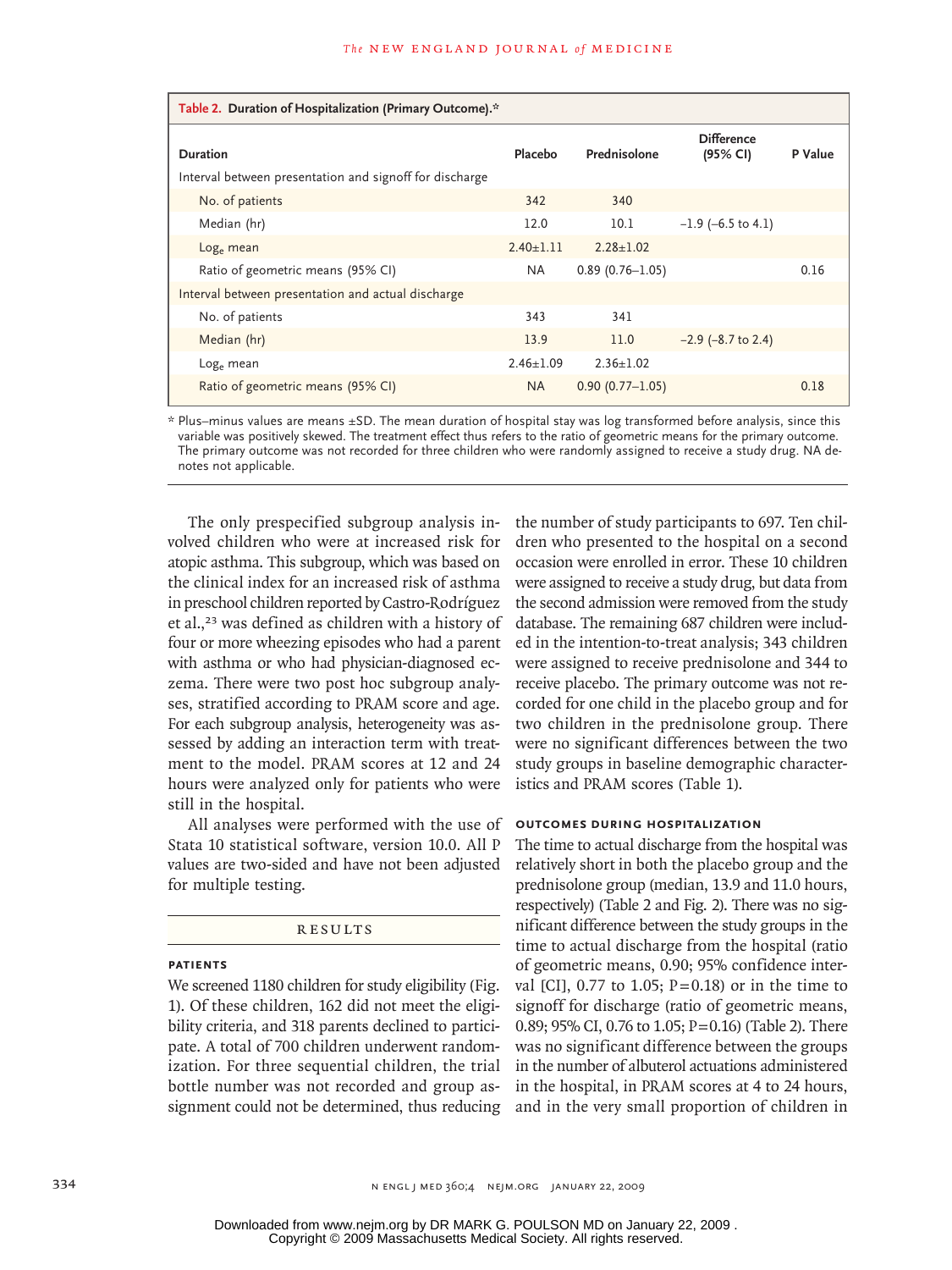whom a study drug was stopped by a clinician and substituted with a definitive systemic corticosteroid (Table 3).

A total of 124 children (58 in the placebo group and 66 in the prednisolone group) were classified as being at high risk for asthma at school age. In this subgroup, there was no significant difference between the placebo group and the prednisolone group in the duration of hospitalization and no evidence of a differential treatment effect, as compared with children who were not in the high-risk group (test for interaction,  $P=0.31$ ). In a post hoc analysis, we found no evidence of a significant differential treatment effect for the time to actual discharge stratified according to the PRAM score or age (Table 2 in the Supplementary Appendix).

#### **Other Outcomes**

There were no significant differences between the two study groups in parent-assessed 7-day mean symptom scores, the time to return to normal activities (just over 5 days), and the number of albuterol actuations given at home during a 7-day period. The two study groups also did not differ significantly in the number of readmissions to the hospital for wheezing within a month (6.3% in the placebo group and 7.4% in the prednisolone group) (Table 4).

#### **Adverse Events**

No clinically significant adverse events were reported to the patient safety committee. In one child in the prednisolone group, parents attributed excess vomiting to the study drug and discontinued the medication after discharge from the hospital.

## Discussion

In this three-center trial of a 5-day course of oral prednisolone for preschool children with an attack of virus-induced wheezing, we found no significant reduction in the duration of the actual hospital stay, the interval between hospital admission and signoff for discharge, PRAM scores at any interval, 7-day parent-reported scores of symptom severity, and readmission to the hospital within 1 month after discharge.

This study's results are consistent with our findings of no significant effect of a 5-day course of oral prednisolone in a previous community-based study of parent-initiated oral prednisolone for virus-induced wheezing among preschool children.<sup>18</sup>



**in the Hospital.** 

However, two studies have reported a beneficial effect of systemic corticosteroids in preschool children who presented to the hospital with acute wheezing. First, Csonka et al.<sup>14</sup> assessed a 3-day where  $\frac{1}{2}$  ms, course of oral prednisolone (at a dose of 2 mg per kilogram of body weight per day) in 230 children under 3 years of age who presented to the hospital with virus-induced wheezing. Although corticosteroid treatment did not significantly reduce the proportion of children who were still hospitalized after 4 hours, significantly fewer children receiving corticosteroids required additional treatment in the hospital than in the placebo group. Second, Tal et al.<sup>15</sup> assessed the efficacy of a course of intramuscular methylprednisolone (at a dose of 4 mg per kilogram) in 70 children who were 7 months to 54 months of age and who presented to the hospital with acute wheezing. The investigators reported that more children who received corticosteroids were discharged at 3 hours than those in the placebo group.

A major difference between these two studies and our study is that we included the PRAM score, a measure that has been validated against preschool lung function<sup>21</sup> and that has a good internal consistency and reliability among raters.<sup>24</sup> For short-term outcomes, we found no significant difference between the two study groups in the 4-hour PRAM score and in the proportion of children who had been discharged home by 6 hours. The initial PRAM results suggest that the majority of children had mild-to-moderate wheezing,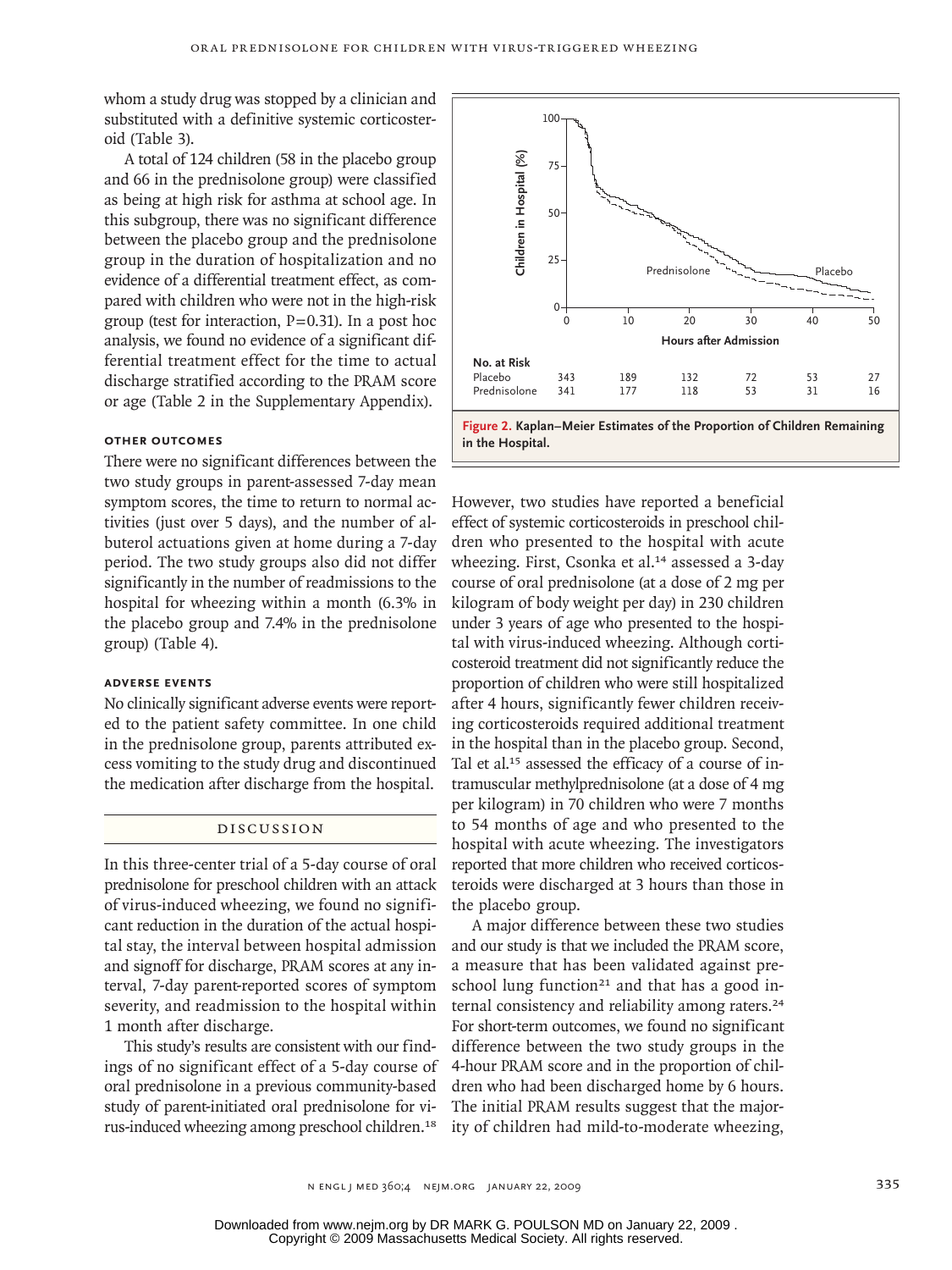| Table 3. Secondary Outcomes during Hospitalization.*                                                       |                 |                 |                                            |
|------------------------------------------------------------------------------------------------------------|-----------------|-----------------|--------------------------------------------|
| Variable<br>Treatment site - no. (%)                                                                       | Placebo         | Prednisolone    | <b>Difference</b><br>(95% CI) <sup>+</sup> |
| Exclusively in emergency department                                                                        | 3(0.9)          | 1(0.3)          |                                            |
| On observation ward                                                                                        | 151 (43.9)      | 157 (45.8)      |                                            |
| On pediatric ward                                                                                          | 190 (55.2)      | 185 (53.9)      |                                            |
| Use of albuterol                                                                                           |                 |                 |                                            |
| No. of patients                                                                                            | 341             | 342             |                                            |
| Total metered-dose inhaler actuations - no.                                                                | $66.70 + 88.10$ | $52.80 + 74.50$ | $-14.08$<br>$(-26.62 \text{ to } 1.54)$    |
| PRAM scoret:                                                                                               |                 |                 |                                            |
| At 4 hr                                                                                                    |                 |                 |                                            |
| No. of patients                                                                                            | 309             | 316             |                                            |
| $Score$ — units                                                                                            | $2.74 + 2.30$   | $2.48 + 2.20$   | $-0.29$<br>$(-0.65 \text{ to } 0.06)$      |
| At 12 hr                                                                                                   |                 |                 |                                            |
| No. of patients                                                                                            | 163             | 149             |                                            |
| Score - units                                                                                              | $2.28 + 2.03$   | $2.49 + 1.98$   | 0.20<br>$(-0.24 \text{ to } 0.64)$         |
| At 24 hr                                                                                                   |                 |                 |                                            |
| No. of patients                                                                                            | 97              | 65              |                                            |
| $Score$ — units                                                                                            | $1.58 + 1.64$   | $1.52 + 1.75$   | $-0.06$<br>$(-0.57 \text{ to } 0.51)$      |
| Antibiotics administered in hospital - no./total no. (%) §                                                 | 43/331 (13.0)   | 40/337 (11.9)   |                                            |
| Substitution of a study drug and introduction of definitive<br>systemic corticosteroid — no./total no. (%) | 19/305 (6.2)    | 13/288(4.5)     |                                            |

\* Plus–minus values are means ±SD.

† Differences between groups were calculated with the use of linear regression models with the study center as a variable; confidence intervals were calculated with the use of the bootstrap method.

 $\ddagger$  Scores on the Preschool Respiratory Assessment Measure (PRAM)<sup>21</sup> range from 0 to 12, with higher scores indicating a greater severity of respiratory distress; scores were determined after the administration of inhaled albuterol. Confidence intervals for PRAM scores were determined by the bootstrap method.

The odds ratio in the prednisolone group was 0.91 (95% CI, 0.57 to 1.44).

¶The odds ratio in the prednisolone group was 0.70 (95% CI, 0.34 to 1.46). The substitution of a study drug was done either by a pediatrician in the hospital or by a community physician after discharge. No child received oral montelukast during hospitalization.

rather than severe wheezing.<sup>24</sup> However, PRAM scores were assessed after the administration of high-dose inhaled albuterol and therefore did not reflect the maximum severity of wheezing. No significant effect of prednisolone was found in the longer-term outcomes, as assessed by parents after discharge, although these results were limited by the lack of validation of parent-assessed symptom scores against lung function.

The most likely explanation for the difference between our negative result and the positive results reported in other studies is that the majority of children who were recruited into our trial did not

have the classic atopic asthma phenotype that is responsive to a short course of oral corticosteroids.10 This explanation is supported by robust epidemiologic data showing that acute wheezing is not associated with atopy in a majority of affected children7 and that it has a high likelihood of complete resolution by school age.6 Many clinicians justify the routine treatment of all preschool children who present with virus-induced wheezing in order to preclude overlooking potentially responsive subgroups.25 One putative corticosteroid-responsive subgroup is the small minority of preschool children in whom atopic asthma will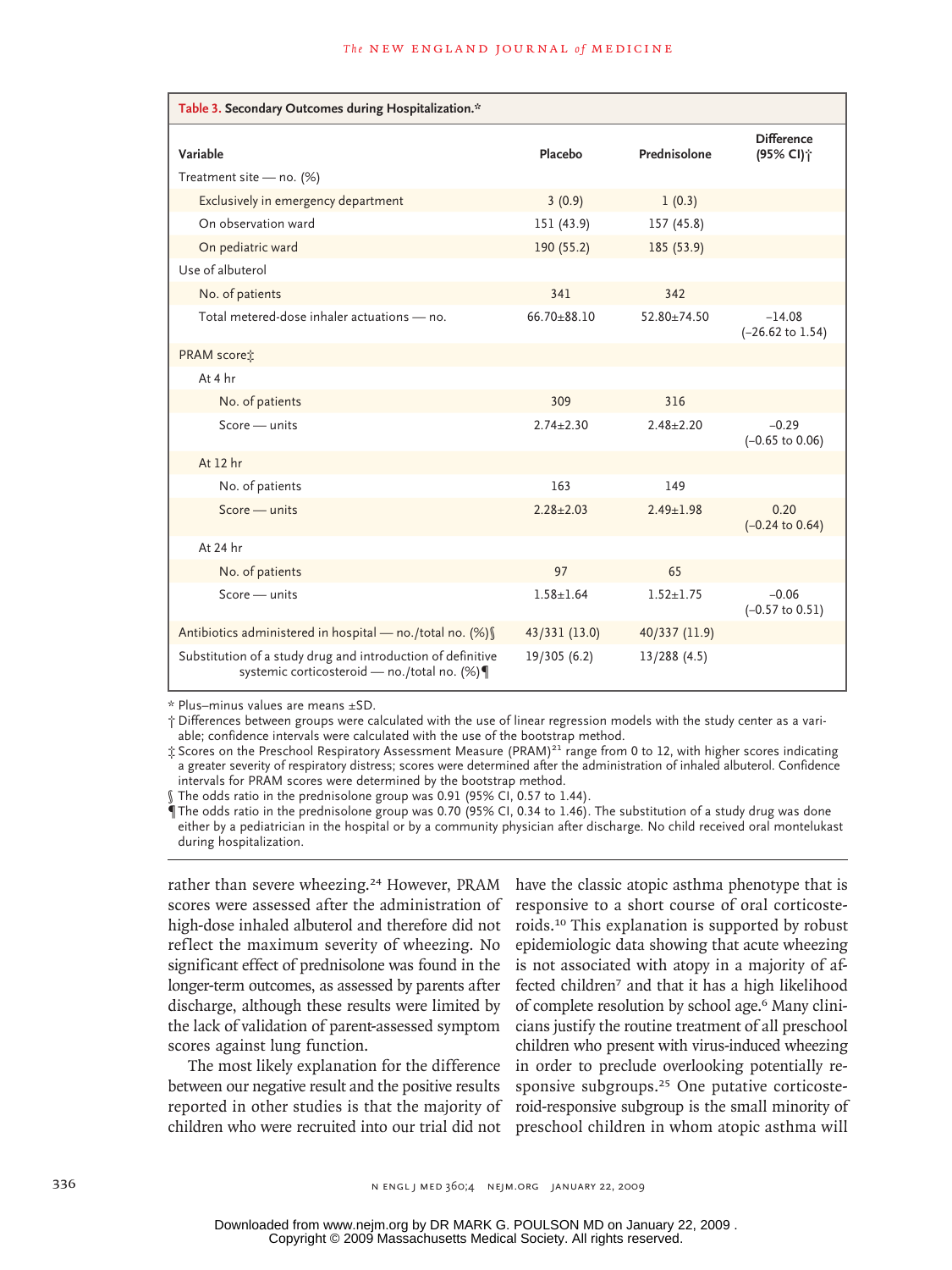| Table 4. Secondary Outcomes after Discharge from the Hospital.*                           |                |                |                                            |
|-------------------------------------------------------------------------------------------|----------------|----------------|--------------------------------------------|
| Variable                                                                                  | Placebo        | Prednisolone   | <b>Difference</b><br>(95% CI) <sup>*</sup> |
| Respiratory-symptom score at 7 days:                                                      |                |                |                                            |
| Daytime                                                                                   |                |                |                                            |
| No. of patients                                                                           | 228            | 204            |                                            |
| Mean score - units                                                                        | $1.10+0.65$    | $1.00+0.69$    | $-0.06$ ( $-0.18$ to 0.07)                 |
| Nighttime                                                                                 |                |                |                                            |
| No. of patients                                                                           | 234            | 204            |                                            |
| Mean score - units                                                                        | $0.99 + 0.81$  | $0.84 + 0.77$  | $-0.14$ ( $-0.29$ to 0.01)                 |
| Actuations of albuterol at 7 days:                                                        |                |                |                                            |
| No. of patients                                                                           | 222            | 198            |                                            |
| Mean no.                                                                                  | $10.80 + 9.50$ | $10.60 + 8.30$ | $-0.24$ ( $-1.95$ to 1.45)                 |
| Time to return to normal activities                                                       |                |                |                                            |
| No. of patients                                                                           | 301            | 280            |                                            |
| No. of days                                                                               | $5.10 + 3.84$  | $5.13 + 3.90$  | $0.06$ (-0.59 to 0.67)                     |
| Hospital readmission for wheezing within 1 month<br>after discharge - no./total no. (%) [ | 19/303(6.3)    | 21/283(7.4)    |                                            |

\* Plus–minus values are means ±SD.

† Differences between groups were calculated with the use of linear regression models with the study center as a variable; confidence intervals were calculated with the use of the bootstrap method.

‡ Parents were provided with a respiratory-symptom diary card.18 The severity of daytime and nighttime symptoms and disruption of daytime activity were recorded on a scale of 0 to 3 once daily for 7 days. Parents chose the score that best described the severity of symptoms and the recorded frequency of use of inhaled albuterol.

§ The odds ratio for the prednisolone group was 1.19 (95% CI, 0.62 to 2.26).

develop at school age.<sup>6,7</sup> To date, no predictive index for the development of asthma at school age has proved to be sufficiently accurate to be clinically useful in preschool children. However, in a subgroup analysis using the combination of variables reported by Castro-Rodríguez et al.,<sup>23</sup> we found no evidence of responsiveness to corticosteroids in children who were at statistically high risk for asthma at school age. Although we did not assess blood immunoglobulin E levels, recent data from the longitudinal German Multicenter Allergy Study suggest that blood markers of atopy have poor sensitivity and poor positive predictive value for school-age asthma.<sup>6</sup>

A further limitation of our study is that since we did not collect clinical data from the substantial proportion of children whose parents declined to have them participate in the study, it remains possible that we selected children whose risk for atopic asthma was lower because of either increased symptom severity or parental perception of an increased risk of atopic asthma. It is also important to note that we have not ruled out a small difference between the two study groups,

since the lower bound of the 95% confidence interval for the time to signoff for discharge was −6.5 hours. From our data, we calculated that the demonstration of a lack of effect of prednisolone would require a trial enrolling 4400 children to show that those given prednisolone had a duration of hospital stay that was within approximately 2 hours of those in the placebo group.

We did not perform polymerase-chain-reaction analysis, immunofluorescence, or viral cultures to identify viruses associated with upper respiratory infections. An infecting virus is detected in up to 95% of preschool children with clinical virusinduced wheezing, $1$  and clinical assessment alone is therefore a valid method of diagnosis. However, a recent study has raised the possibility of a differential response to corticosteroids as a function of the infecting virus.25 Jartti et al.16 performed a randomized, placebo-controlled trial of oral prednisone (at a dose of 2 mg per kilogram per day for 3 days) in children 3 months to 16 years of age presenting to the hospital with acute wheezing. In the subgroup of preschool children, oral prednisolone did not significantly reduce the primary

n engl j med 360;4 nejm.org january 22, 2009 337